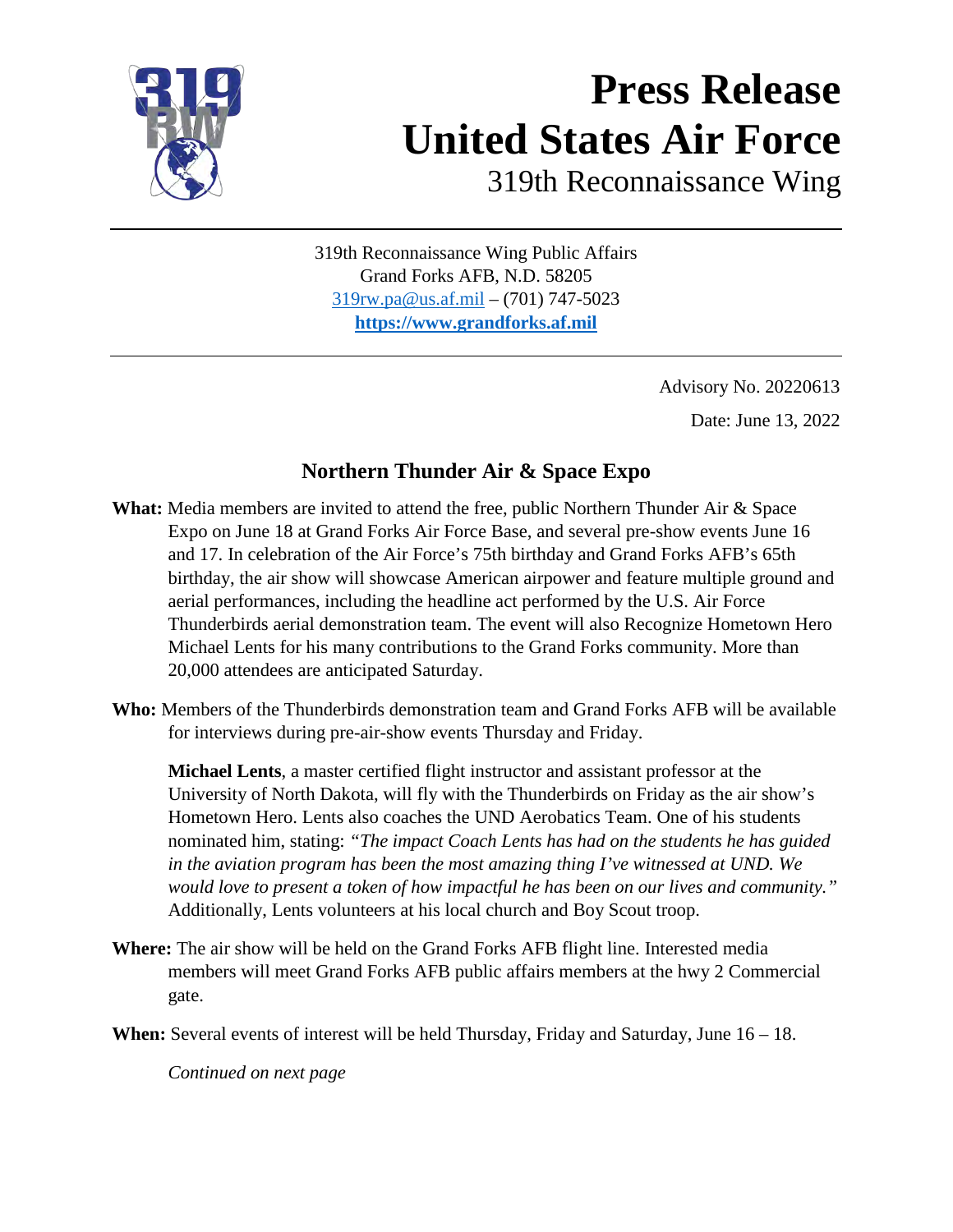

#### **Press Release United States Air Force** 319th Reconnaissance Wing

**Thursday:** The Thunderbirds will arrive around 2:45 p.m. and conduct a brief survey flight. After they land, one of the Thunderbirds (pilot) will be available for a plane-side interview. Additional air show personnel may also be available for interviews.

Media members should report to the installation's commercial gate visitor's center by 2:15 p.m. to observe the Diamond Formation arrival at 2:45 p.m. Following landing, the pilots will offer planeside interviews around 4:00 p.m.

Interested media members must RSVP by email [\(319rw.pa@us.af.mil\)](mailto:319rw.pa@us.af.mil) no later than 4 p.m. Tuesday with the following information for each member who will enter the base:

Full Name: (Last, First, MI) Driver's License #: State of Issue for Driver's License: Date of Birth: (DD/MM/YYYY)

**Friday:** Grand Forks AFB will host a Family Day, allowing people with base access to enjoy a rehearsal of aerial performances between10:30 a.m. and 3:30 p.m. Gates will open at 10 to DoD ID Cardholders.

Throughout the day, Grand Forks AFB public affairs members will coordinate interviews with air show performers and Grand Forks AFB personnel.

Special parking will be available for media members.

Interested Media members must RSVP by email [\(319rw.pa@us.af.mil\)](mailto:319rw.pa@us.af.mil) no later than noon Wednesday with the following information for each member who will enter the base:

Full Name: (Last, First, MI) Driver's License #: State of Issue for Driver's License: Date of Birth: (DD/MM/YYYY)

*Friday and Saturday performance schedules on next page* 

Additional event information can be found at [https://www.grandforks.af.mil/Northern-Thunder-](https://www.grandforks.af.mil/Northern-Thunder-2022/)[2022/.](https://www.grandforks.af.mil/Northern-Thunder-2022/)

Questions may be directed to the Grand Forks AFB public affairs office at (701) 747-5023 or [319rw.pa@us.af.mil.](mailto:319rw.pa@us.af.mil) Off-duty hours, public affairs can be reached at (701) 741-2821.